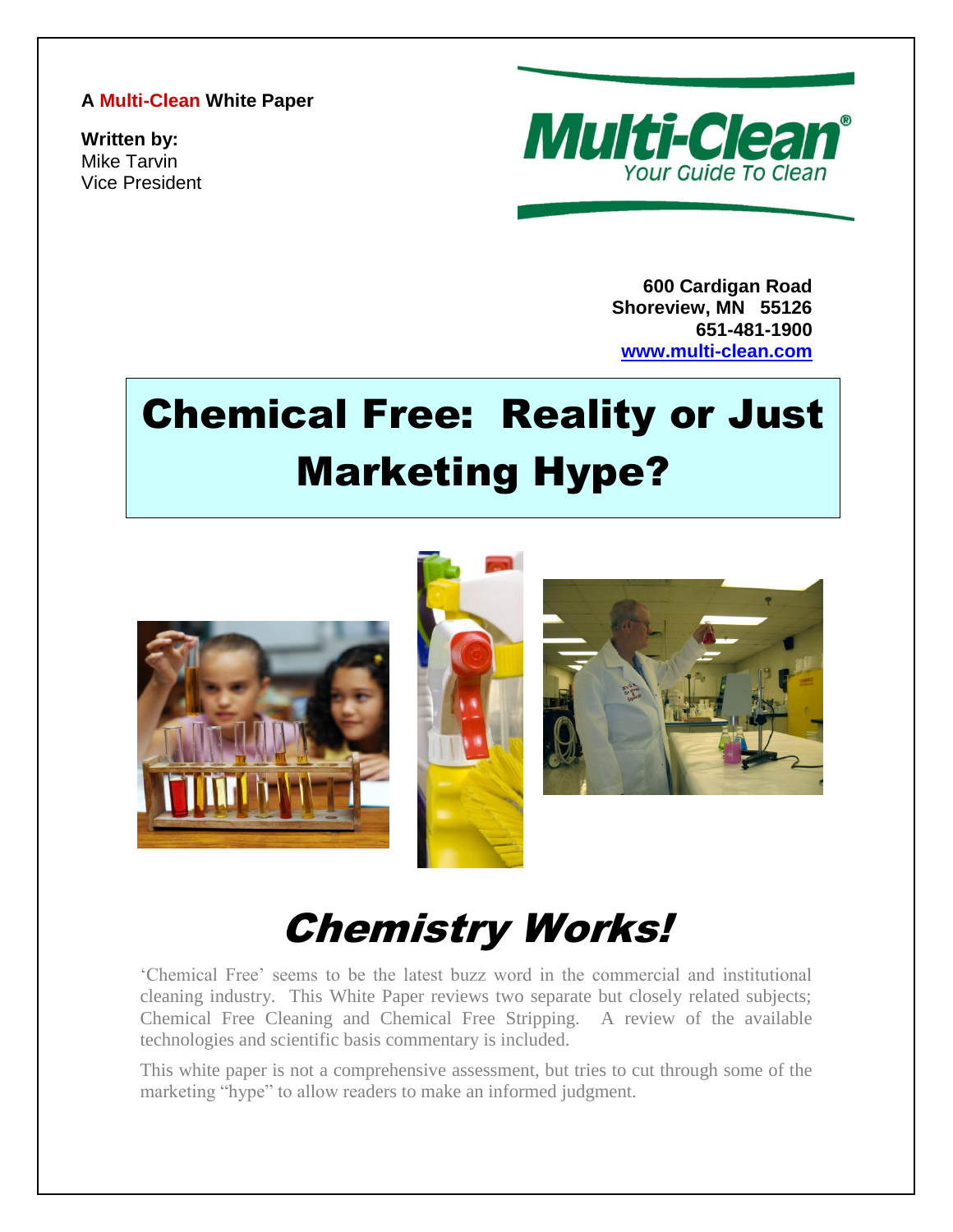

#### **Contents**

| Introduction and Definitions   | 2       |
|--------------------------------|---------|
| <b>Chemical Free Cleaning</b>  | $3 - 4$ |
| <b>Chemical Free Stripping</b> | 5       |
| Conclusions                    |         |



everyday life and that quite simply CHEMISTRY WORKS!

#### **Definitions**

**Chemical Free Cleaning**: A cleaning process that claims to effectively remove contaminants from surfaces without the need for any cleaning chemicals.

**Chemical Free Stripping**: This is more specific and related to resilient and non-

**Marketers are trying to vilify the word CHEMICAL and would have us believe that all chemicals are toxic and bad. The purpose of their misinformation, of course is to sell you something.**

resilient flooring that has been coated with a sacrificial Floor Finish (aka Floor Wax) designed for easy removal with a chemical stripper. In this case the definition is any process that removes multiple coats of floor

finish without a floor finish stripper.

**Reference**: Multi-Clean published a White Paper titled [Chemical Free Stripping: Fact or](http://www.multi-clean.com/white%20papers/Chemical%20Free%20Strippng%20Fact%20or%20Fantasy%2011-9-11.pdf)  [Fantasy?](http://www.multi-clean.com/white%20papers/Chemical%20Free%20Strippng%20Fact%20or%20Fantasy%2011-9-11.pdf) which was recently updated:

**Ozone:** colorless gas (O3) soluble in alkalis and cold water; a strong oxidizing agent; it can be produced by electric discharge in oxygen. Ozone is known as an effective air purifier, deodorizer, and has been used in water purification.

**Electrolyzed Water:** An electrolysis process that utilizes salt (Sodium Chloride) as an electrolyte that produces an alkaline sodium hydroxide solution and hypochlorous acid (acidic bleach) solution. The solutions can be separated into stable solutions.

**Steam Vapor:** When water is heated above its' boiling point of 212 degrees, it turns to gas. It is this gas that is used in cleaning processes. By virtue of temperature, it is capable of killing some bacteria and viral agents.

**Spray and Vac:** A system that uses high pressure water and vacuum recovery as means of cleaning.

#### <span id="page-1-0"></span>Disclaimer

The author of this White Paper acknowledges that as an employee of Multi-Clean, a certain bias maybe implied.

#### **Introduction**

Several companies in the commercial cleaning industry have introduced what they claim are proprietary processes that have the same effectiveness as chemicals. The marketers are trying to vilify the word "CHEMICAL" and that all chemicals are toxic and bad. We use chemical preparations to wash our hair, clean our skin, brush our teeth, wash our clothes, process our food, and so on. The information and claims are misleading, and the purpose of this white paper is to look at what is being claimed and hold up these claims to the mirror of science and hopefully, offer up a dose of reality.

Starting with this White Paper we hope to educate readers that chemicals bring value to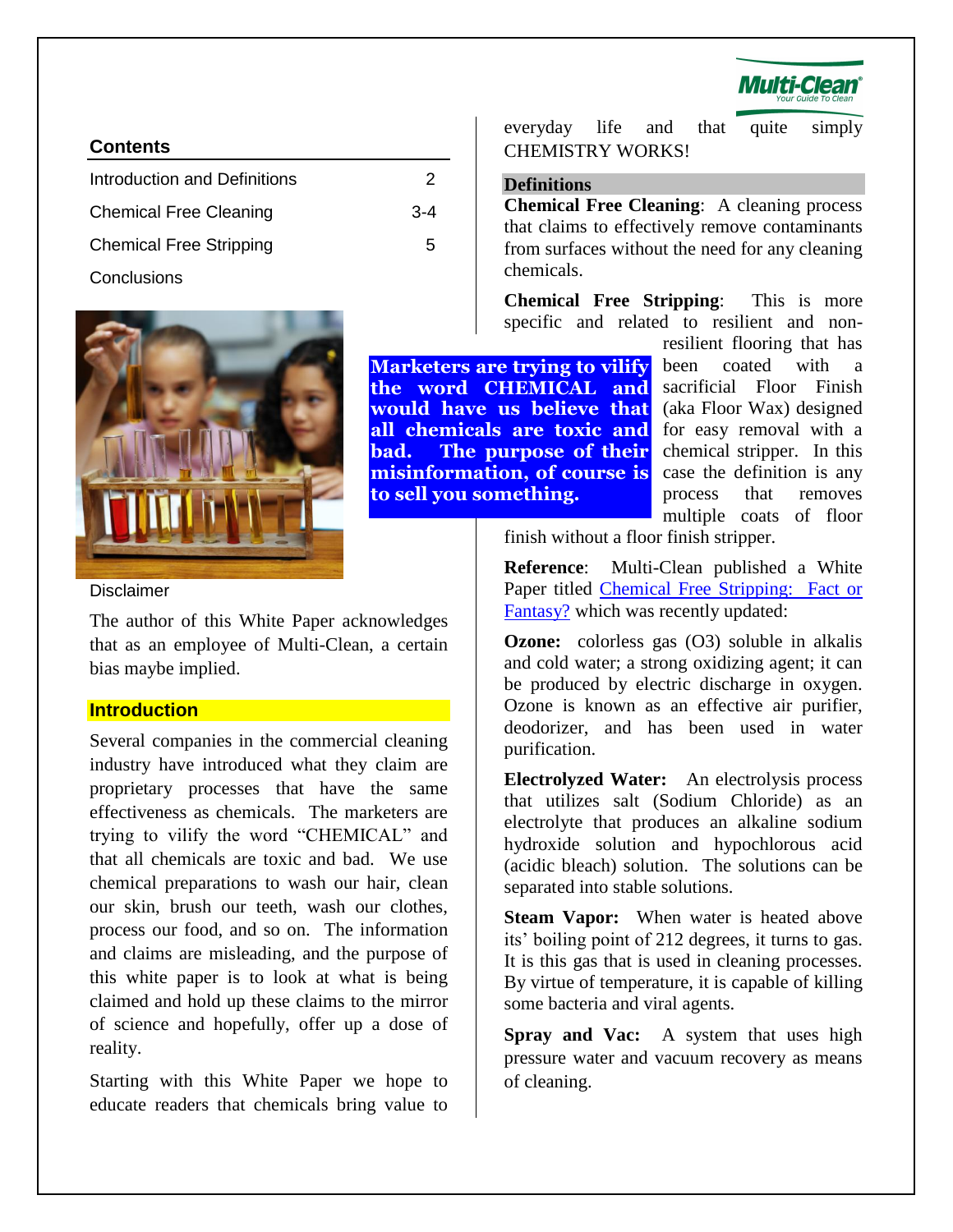#### **Chemical Free Cleaning**

Some companies have tried to turn the word "chemical" into a dirty word. Yet we live with chemicals all around us. Our bodies are made

up a variety of chemicals. These marketers will have you believe the word chemical and toxic go together.

Now some companies would have you believe a giant leap is being taken forward with systems that use only water to clean surfaces. These companies make varying claims that the systems they are selling clean as a effectively as a

|                                          |                                   |                       | The<br>system.                      |
|------------------------------------------|-----------------------------------|-----------------------|-------------------------------------|
| Manufacturer                             | Product                           | Technology            | problem,<br>bleach                  |
| <b>Mednora</b>                           | <b>EVA</b>                        | Electrolyzed          | doesn't clean and                   |
|                                          |                                   | Water                 | its sanitizing ability              |
| <b>Mednora</b>                           | Sophia                            | <b>Ozonized Water</b> | is<br>quickly<br>in-                |
| <b>Tersano</b>                           | Lotus <sup>®</sup> pro            | <b>Ozonized Water</b> | activated<br>by                     |
|                                          |                                   |                       | organic soil. A<br>mild solution of |
| <b>Activelon</b>                         | <b>Ionator EXPTM</b>              | Electrolyzed          | sodium hydroxide                    |
|                                          |                                   | Water                 | is hardly a cleaning                |
|                                          |                                   |                       | agent in and of                     |
| <b>Advanced Vapor</b> TANCS <sup>®</sup> |                                   | Steam vapor           | itself.                             |
|                                          |                                   |                       | The Tennant ec-                     |
| <b>Tennant</b>                           | ес-H <sub>2</sub> O <sup>TM</sup> | Electrolyzed          | $H2O^{TM}$<br>and                   |
|                                          |                                   | Water                 | ActiveIon<br>system                 |
| <b>Tennant</b>                           | Orbio <sup>®5000</sup> Sc         | Electrolyzed          | suffer<br>from<br>- a               |
|                                          |                                   | Water                 | similar fate above.                 |
| <b>Kai-Vac</b>                           | No Touch                          | Pressure Spray,       | However in this                     |
|                                          | Cleaning <sup>®</sup> Sys.        | Vac, Recovery         | case, the claim is                  |
|                                          |                                   |                       | made that the                       |

of two separate solutions can be achieved, one being an acidic bleach (hypochlorous acid), the other a mild alkaline (sodium hydroxide). This is the basis for the Tennant's Orbio® 5000 Sc

chemical cleaning product.

Think about this, we all know the chemical that we use to wash our hands (aka soap) works. We can see that when our hands are visibly

dirty, simply washing with water doesn't do much, but add a little soap and like magic, the dirty comes off. Do you really think using some magically altered water would do the same? This is highly unlikely.

#### **Electrolyzed Water**

The process of passing current between two electrodes immersed in water and a dissolved electrolyte (salt or sodium chloride being the most common) is well understood. Collection



acidic bleach and hydroxide ions peacefully coexist in solution after exiting their device to make an effective cleaner for 45 seconds. After 45 seconds, it re-converts to normal water. It

> seems unlikely that this is possible, but perhaps Tennant has the scientific data to back up this claim.

#### **Spray & Vac Systems**

The No Touch Cleaning® Systems from Kai-Vac use high pressure and vacuum recovery as a means to clean restrooms. This company now

claims they can produce sanitary conditions with just water. Certainly again, the physics of force by using high pressure water and vacuum recovery is similar to using an automatic scrubber with just plain water.

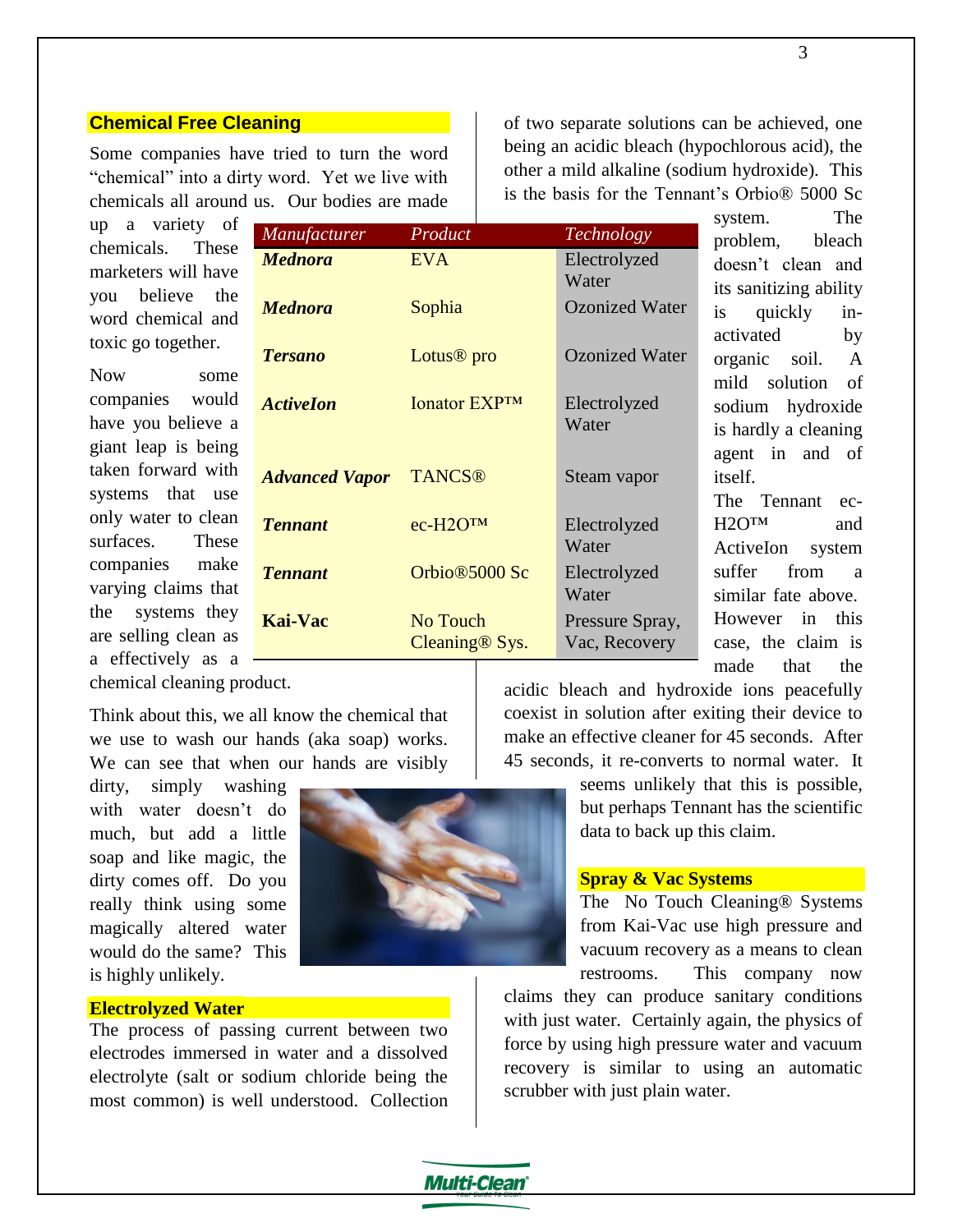#### **Ozone**

The ability of ozone to sanitize and deodorize is well known. Now, some companies are making the leap that ozone dissolved in water is an effective cleaner. We do not believe this to be true, as like the other technologies above, ozone does have some value, but it is not a powerful cleaner.

At the recently concluded ISSA exhibition, several cleaning devices that generate ozone were shown. These include hand held sprayers for surface cleaning, scrubbers equipped with ozone generating devices, and even a hand sanitizing station that sprays ozonized water as a hand sanitizer.

Ozone is an excellent sanitizing agent and has the ability to destroy odors. The odor destructions certainly offers promise as a way to enhance the "cleaning" effect, but it does not offer stand alone cleaning capability that is comparable to a chemical cleaning product.

#### **Heat / Steam**

Hot water and/or steam can definitely kill bacteria. Using steam to clean has some merit, and several companies have introduced cleaning devices. But just subjecting dirt to steam is not cleaning, because it does not remove the contamination. Using this process almost certainly requires the soils loosened by the steam must be vacuumed or somehow physically removed.

#### **What's Really Going On Here?**

All of the equipment and corresponding processes mentioned in this white paper talk of comparable cleaning without any chemicals.

*Can physical aggression and just water achieve some level of cleaning?* The answer is yes, but limited, as any scrubber using plain water that is equipped with an abrasive brush/pad and vacuum recovery will undoubtedly remove some soil from a surface.

In the case of the Tennant ec-H2O™, we can ask the simple question, *does an ec-H2O™ equipped scrubber produce a cleaner surface than other scrubbers that use only tap water?* Tennant's competitors don't seem to think so, as several companies have shown test data suggesting that there is no improvement in cleaning performance over just using any scrubber with plain water. Of course, Tennant vehemently denies this and points to the sales success of the ec-H2O equipped scrubbers.

#### **Science: Chemistry Works!**

None of the technologies described in this paper address the basic scientific problem with just using water to clean. Chemically speaking, water has a high surface tension, meaning water molecules tend to stick together like the beading effect we often see when putting water on surfaces.



By adding a simple chemical compound in tiny amounts, water is transformed into a powerful cleaning solution. CHEMCIAL Free systems cannot show such a dramatic effect.



Go back to the simple idea of washing your hands. Soap works because it transforms ordinary water into an effective cleaner by lowering the surface tension of the water and allowing it to suspend dirt from your skin. You won't get these results by washing your hands with Chemical Free Systems. Why should be we expect it to work on cleaning surfaces?

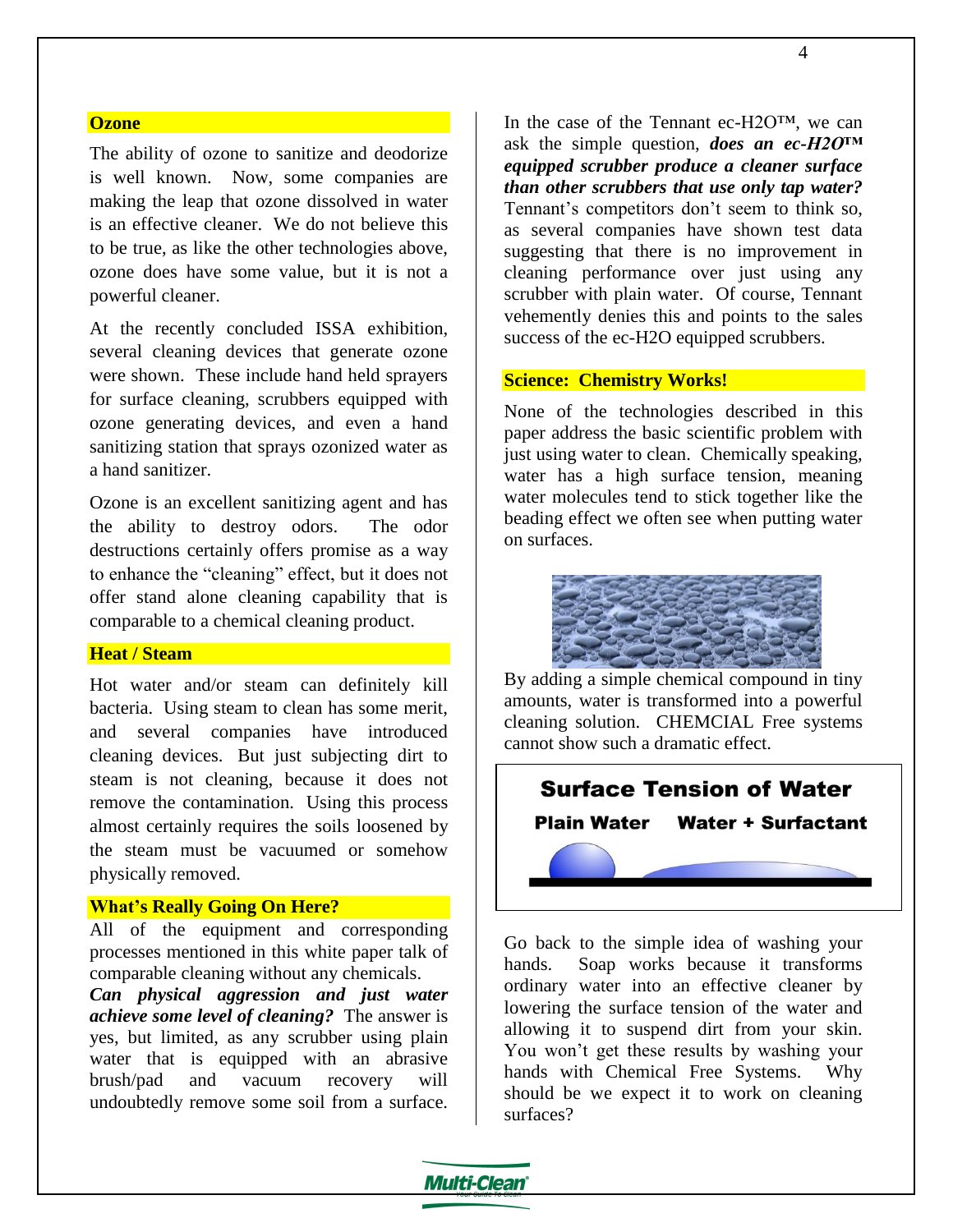#### Chemical Free Stripping

The stripping of floors remains one of the most labor intensive and reviled processes in the maintenance of finished floors.

| Manufacturer          | Product                                  | Technology                                           |
|-----------------------|------------------------------------------|------------------------------------------------------|
| <b>Clarke</b>         | <b>Boost</b> <sup>TM</sup>               | Orbital                                              |
| <b>Square Scrub</b>   | <b>Square Scrub</b><br>$EBG-20$          | Orbital                                              |
| <i><b>Advance</b></i> | Adfinity <sup>™</sup> X20R<br><b>REV</b> | Rotational and<br>Orbital                            |
| <b>Windsor</b>        | Cylindrical<br><b>Stripping Rollers</b>  | <b>Abrasive Cylindrical</b><br>Rollers (replaceable) |

Advances in machinery, pads and brushes for have focused more aggression towards the finish to make removal faster and more efficient. Propane powered stripping machines,

special highly abrasive pads brushes increasingly used in a very aggressive scrub that stripping floors. and 'Chemical free stripping' is a misleading term that in reality is

Now, some companies are selling

cleaning equipment that they claim enables floors to be stripped without the use of chemicals.

#### **What's Really Going On?**

Although some companies use the term 'chemical free stripping', they all clarify that this process is more of a preparation process that removes multiple coats of finish dry or with just water. This is not nor does it replace true bare floor stripping.

**Pro:** Many companies including Multi-Clean have advocated for years the route to stretching out the strip-finish cycle was an effective scrub and recoat program. These systems appear to

each time. This is hardly green. If a system can consistently remove up to 2 coats of finish, this is ideal to insure all dirt embedded finish is removed before top coating.

> What about the flooring itself? Uncoated VCT floors are sensitive to aggressive abrasives which causes VCT tile to become more porous overtime. Systems that use aggressive

abrasive pads that claim to truly strip floors could a negative effect on the tile itself if not used as directed. Commercial resilient tile manufacturers such as Armstrong warn against

make the recoat process more effective and simpler. They also can help stretch that stripfinish cycle, which is great! But wait, how

**Con:** Removing too many coats is wasteful

and unnecessary. Systems that remove an excessive number of coats during the recoat preparation process are wasteful, requiring more coats of finish

many coats do you want to remove?

using abrasive pads that are too aggressive on their flooring. Follow the link, see page 8. [http://www.armstrong.com/assets/](http://www.armstrong.com/assets/commflooringna/literature/downloads/F8663.pdf) [commflooringna/literature/downl](http://www.armstrong.com/assets/commflooringna/literature/downloads/F8663.pdf) [oads/F8663.pdf](http://www.armstrong.com/assets/commflooringna/literature/downloads/F8663.pdf) 

All of the Chemical Free Stripping Systems depend upon using a more abrasive pad, brush, or surface to achieve results. 3M Company pioneered the idea of Chemical Free Stripping with their Surface Prep Pads and others have followed.

[CLICK HERE to view SPP brochure](http://multimedia.3m.com/mws/mediawebserver?mwsId=SSSSSu7zK1fslxtUOx_Gl8_Zev7qe17zHvTSevTSeSSSSSS--)



removes multiple coats of finish.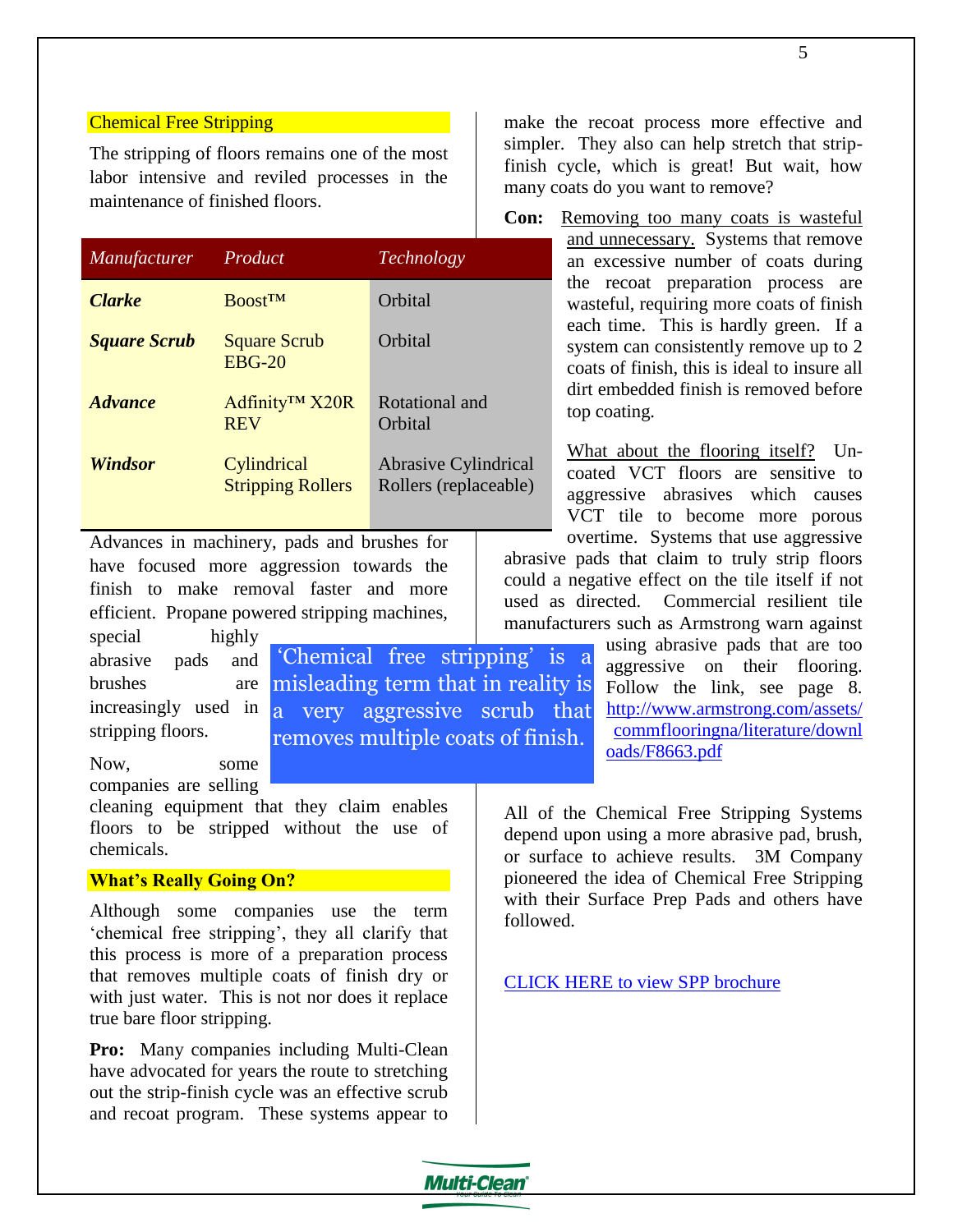#### **What about shake, rattle and roll?**

Random orbital action means continuous vibration of equipment. Purchasers should ask questions about the possibility of reduced life and/or more frequent repairs.

It is also fair to note that machines that may have been designed to optimize chemical free stripping may not be so good at daily scrubbing. Always evaluate the machine on how it performs as a scrubber first, as that will be what the machine is used for most frequently.

#### **Is it Really Stripping?**

Technically, the various processes described is indeed surface stripping or removing 1 or more coats of finish through abrasi

Removal of 2 coats is all that is necessary to expose a suitable base layer for topcoating.



The Boost® Machine, the Adinity XR™ 20 REV, and Square Scrub depend upon the SPP pad technology to more aggressively remove finish prior to recoating.

#### **The Green Magnifying Glass**

Lengthening the strip-finish cycle should be everyone's goal. Using a more aggressive deep scrub pad can be beneficial, particularly in high traffic situations. Judgment about whether these systems are green depends on how many coats are being removed. Removing anything more than 2 coats is unnecessary and wasteful, requiring more coats of finish for protection and appearance.



#### **The Real World**

Many of us already know that even a seemingly flat vinyl floor has many subtle peaks and valleys. A rotary or orbital machine can easily miss low spots. In the case of stripping without chemicals, it is inevitable that finish residue will remain. The idea of extending the stripfinish cycle by using more effective scrub and recoat techniques has and continues to be one of the key methods used to increase the life of finished floors.

#### **Chemical Free Stripping Q & A**

#### **Q. Can floors be completely, 100% stripped without the use of chemicals?**

**ANSWER:** No, the highs and lows of floors make this unrealistic. However, more aggressive deep scrubbing can help extend the strip-finish cycle.

#### **Q. Is this process exclusive to a specially designed machine?**

**ANSWER**: No, the results of achieving more finish removal before recoating is due to the use of the more aggressive SPP pad.

#### Q. **Can other automatic scrubbers accomplish similar results?**

**ANSWER:** Yes, using the 3M Surface Prep Pad will typically remove more coats of finish in the scrub and recoat process.